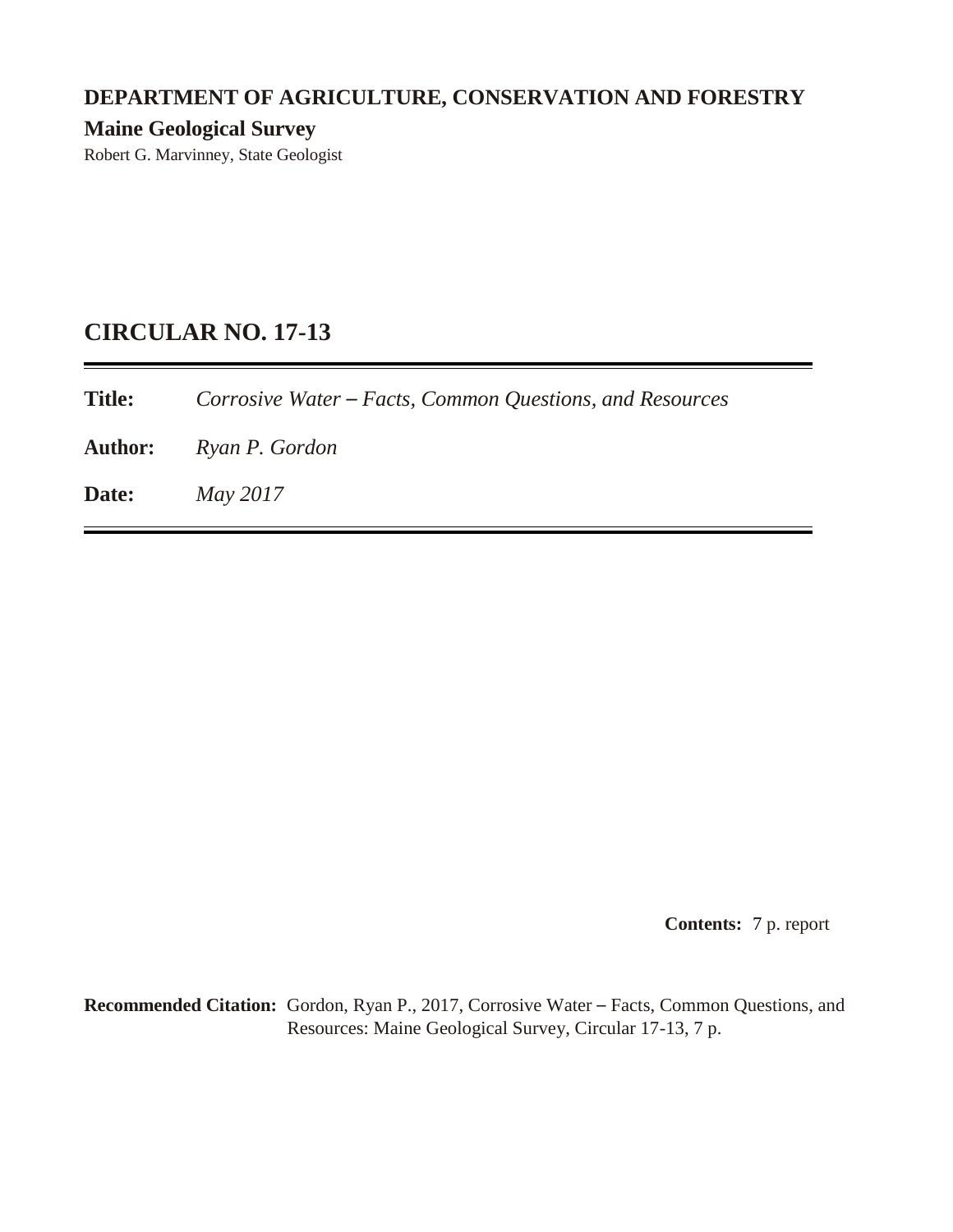## **Table of Contents**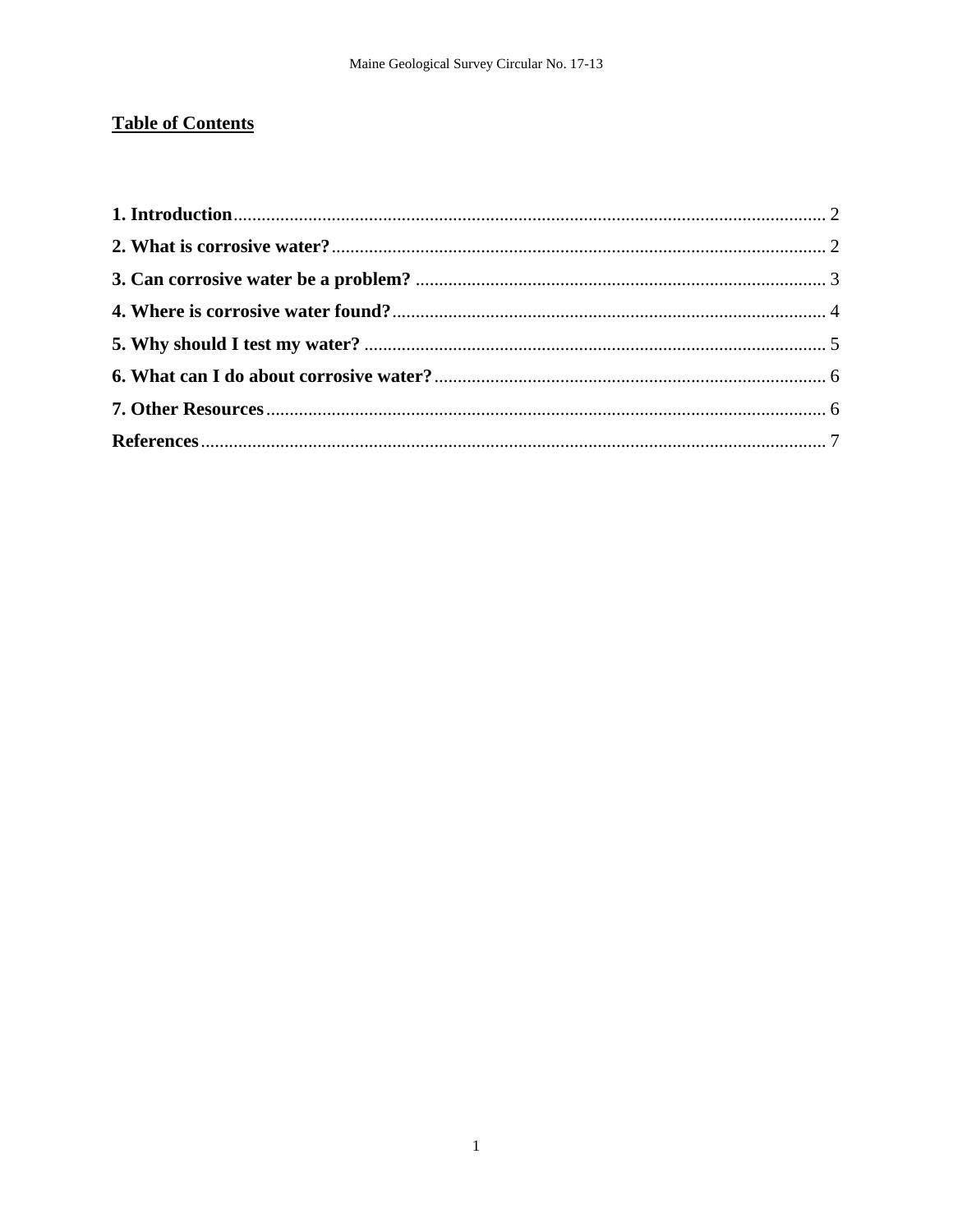#### <span id="page-2-0"></span>**1. Introduction**

Water that is naturally corrosive can be problematic for homeowners and, in some cases, can be a health hazard by dissolving lead and other metals into drinking water. New England has recently been identified as one region where there is a higher likelihood of finding groundwater that is naturally corrosive [\(Belitz et al., 2016\)](http://dx.doi.org/10.3133/sir20165092). This publication describes why some water can be naturally corrosive and answers some common questions about corrosive water. It also discusses what homeowners and other water consumers can do to be aware of their drinking water quality, and to avoid problems associated with corrosive water.

#### <span id="page-2-1"></span>**2. What is corrosive water?**

Corrosion is the chemical process in which metal is converted from a refined state to a more stable form, often by combining with oxygen. Rusting of iron (to form iron oxide) is the most well-known form of corrosion, but it can also occur with copper, lead, tin, aluminum, zinc, and many other common metals. Corrosivity is a property of water, which makes it likely to cause corrosion when it is in contact with metal. Most metals deteriorate with time when in contact with any water. However, corrosive water is more likely than non-corrosive water to corrode (destroy or "gnaw") metal. Corrosion happens because of chemical reactions that occur when the water and metal are in contact, such as in a pipe.

No single dissolved substance is responsible for making water corrosive, but several factors can increase the likelihood of corrosion, including softness (a lack of dissolved calcium and magnesium), conductivity (high concentrations of ions), dissolved oxygen, acidity (low pH), and high temperature, such as in water heaters and hot-water pipes.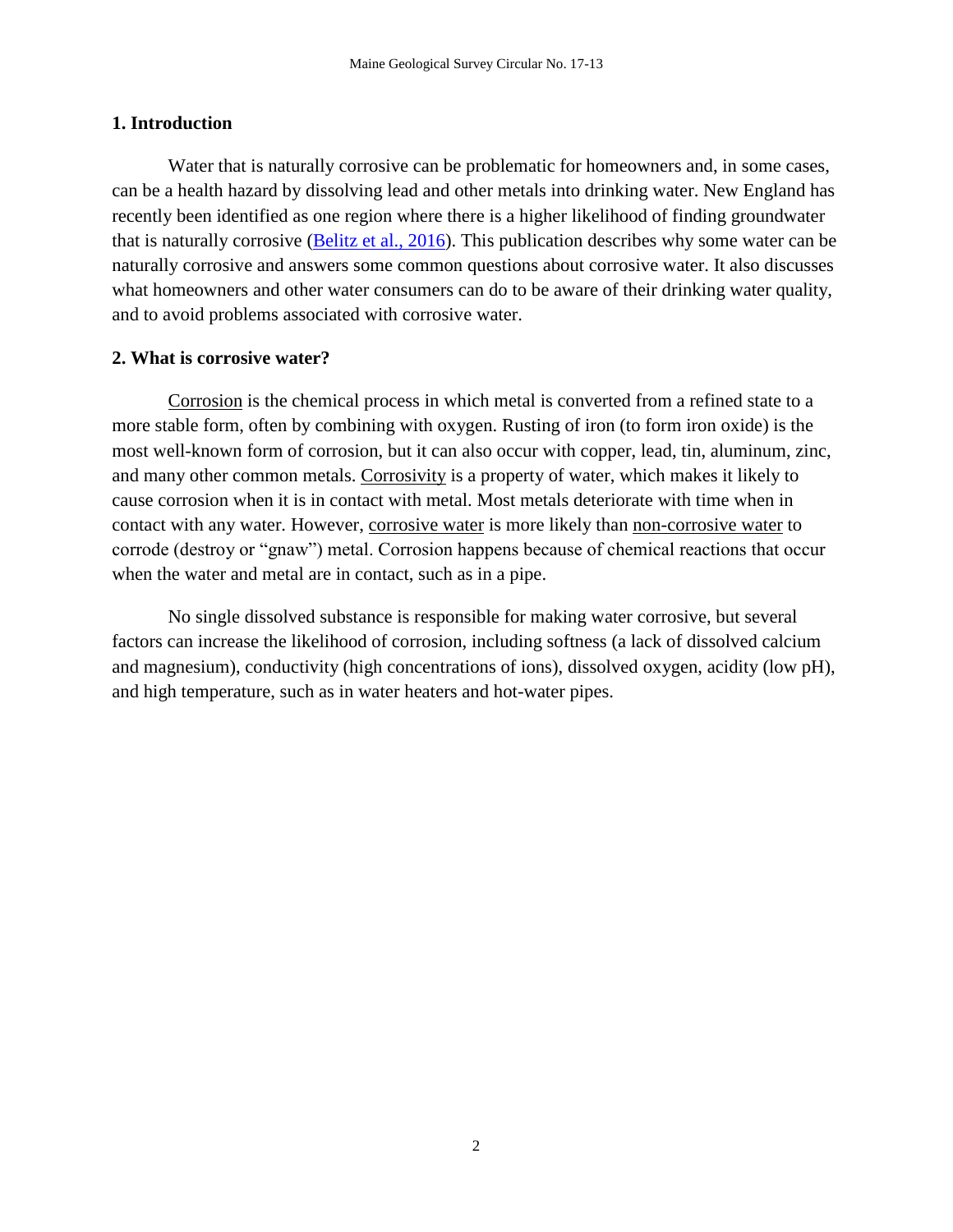

**Iron oxide on a steel baking pan.** Iron oxide, commonly known as rust, is the most familiar example of corrosion. Photo credit: Roger McLassus.

## <span id="page-3-0"></span>**3. Can corrosive water be a problem?**

Despite sounding somewhat scary, corrosive water that is otherwise uncontaminated is not unhealthy to drink. The problems with corrosive water occur when it reacts with metal pipes, solder, valves, or fixtures in people's homes. The corrosion of household plumbing can leach toxic metals such as lead and copper from the plumbing into the drinking water. Lead exposure is especially hazardous for children and pregnant women, but can affect the health of all people [\(US EPA, 2016\)](https://www.epa.gov/ground-water-and-drinking-water/basic-information-about-lead-drinking-water). Other problems can include leaking plumbing, greenish stains in fixtures, and unpleasant tastes.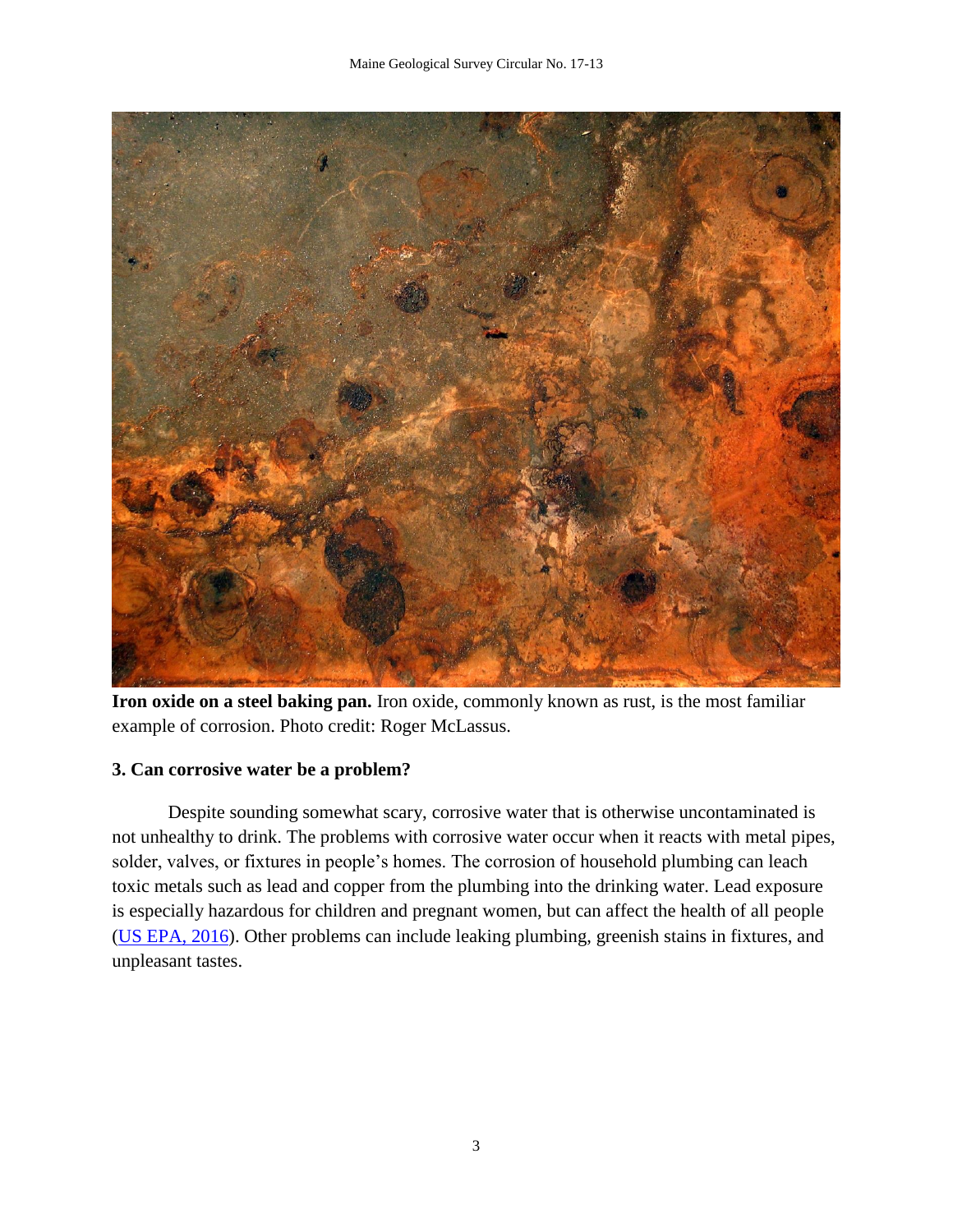

**Corrosion of a copper water pipe.** Photo credit: Bill Warner.

By law, public water systems monitor their water for corrosivity and other quality concerns and correct them with treatment before sending water through the distribution system. As a result, most problems due to corrosive water occur in houses that supply their own water, usually from a private drilled or dug well. However, even homes that use public water can have dissolved lead in the water if the plumbing includes lead pipes, lead solder, or leaded brass fixtures (more common in homes built before 1991).

#### <span id="page-4-0"></span>**4. Where is corrosive water found?**

Water that is naturally corrosive can be found in all fifty states of the US, in surface water as well as groundwater. Because most households that supply their own water get it from groundwater wells, corrosive groundwater has received the most attention. In some states and regions, including Maine, there is a higher likelihood of finding corrosive groundwater than in others [\(Belitz et al., 2016\)](http://dx.doi.org/10.3133/sir20165092), but that does not mean that all groundwater in Maine is corrosive.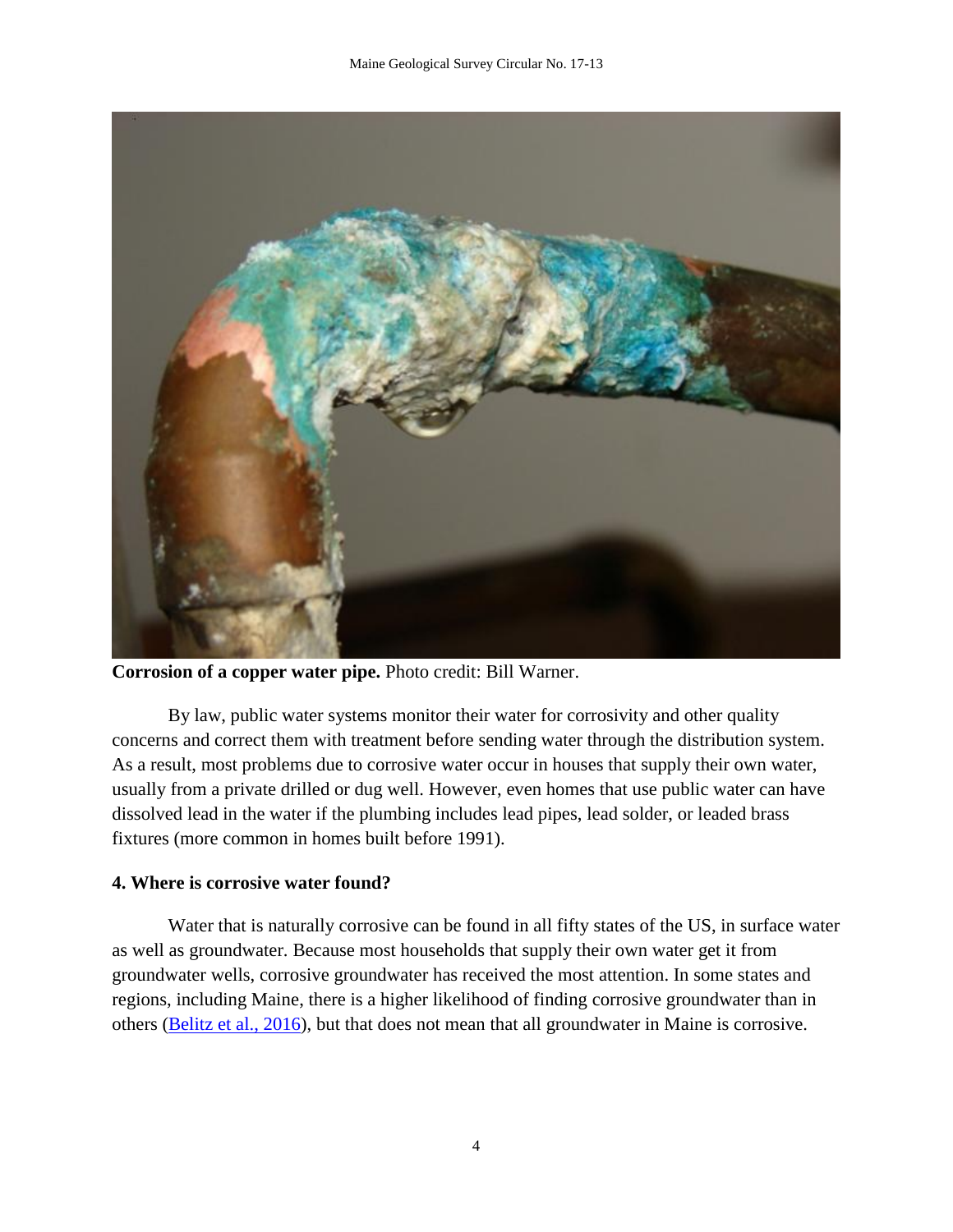

**Prevalence of potentially corrosive groundwater.** Maine is one of 25 states where the US Geological Survey found a high prevalence of potentially corrosive groundwater. This finding does not indicate that any particular source of groundwater in Maine is necessarily corrosive, only that groundwater is more likely to be corrosive in Maine than in other states. Figure from [Belitz et al., 2016.](http://dx.doi.org/10.3133/sir20165092)

Much of the groundwater in Maine is soft, which means that it is low in dissolved calcium and magnesium. If present in significant amounts, these minerals can prevent corrosion by coating the inside of pipes with a physical scale of solid material (primarily the mineral calcite,  $CaCO<sub>3</sub>$ ). Water in Maine is typically soft because of the relative lack of easily dissolved calcium and magnesium in the bedrock in most of the state, with the exception of a few areas that are underlain by limestone in northeastern Maine and a few other locations [\(Osberg et al.,](http://digitalmaine.com/mgs_maps/23)  [1985\)](http://digitalmaine.com/mgs_maps/23). It must be pointed out that groundwater has the potential to be corrosive at any location in the State of Maine, so testing well water is the only way to be sure.

#### <span id="page-5-0"></span>**5. Why should I test my water?**

It is impossible to tell if water is corrosive by taste, smell, or sight. The appearance of water also cannot tell you if it is contaminated with lead. On the other hand, it is possible, and relatively easy, to test your water for corrosivity factors, as well as dissolved lead and copper that could be in the drinking water due to corrosion of plumbing or fixtures. If you get your water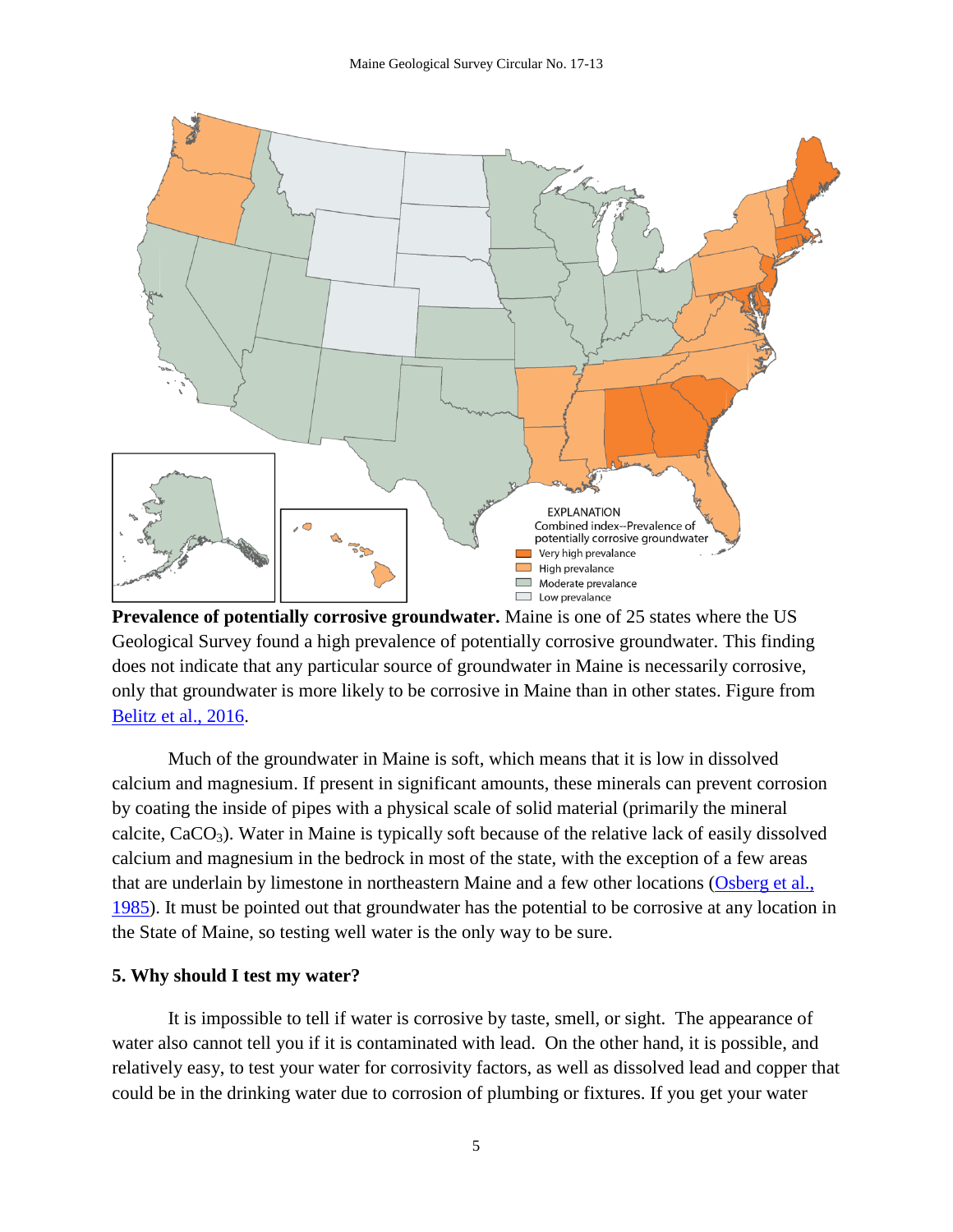from a private well, the Maine Center for Disease Control and Prevention (ME CDC) recommends that you test your water once per year for bacteria and nitrates and every 3 to 5 years for arsenic, fluoride, uranium, radon, lead, and manganese. Any of these contaminants can be found in drinking water in any part of Maine. Tests may also be done for copper and for several simple measures of corrosivity, such as the Langelier Saturation Index (LSI).

The LSI is related to the formation of protective calcite scale inside of pipes. A positive value for the LSI indicates conditions that are favorable for forming a protective scale. A value of greater than 0.5 is considered protective against corrosion, while a value of less than −0.5 indicates that the water could be corrosive [\(Belitz et al., 2016\)](http://dx.doi.org/10.3133/sir20165092). More information about testing methods and a list of laboratories can be found at the following website: [http://wellwater.maine.gov](http://wellwater.maine.gov/) (ME CDC, 2017a).

## <span id="page-6-0"></span>**6. What can I do about corrosive water?**

If you get your water from a private well, then you should test your water for lead and corrosivity, as well as the other tests recommended by the ME CDC, and determine if your home could have lead in the pipes, solder, or fixtures (more likely if built before 1991). The longer that water sits in your home plumbing, the more likely it is to contain dissolved metals. It is therefore recommended to flush the plumbing by running the water for several minutes before using it for drinking, making food, or mixing baby formula. Never use hot or warm tap water for human consumption, because heat can increase the corrosion of metal. It may also be necessary to treat or filter the water to reduce corrosion or unsafe levels of metals, but any treatment system should be designed by a professional based on the results of an appropriate water test. More information about treatment options and methods to reduce lead in drinking water can be found through the ME CDC and US EPA websites below.

## <span id="page-6-1"></span>**7. Other Resources**

More information about corrosive water from The Pennsylvania State University Extension (Penn State Extension, 2017): [http://extension.psu.edu/natural-resources/water/drinking](http://extension.psu.edu/natural-resources/water/drinking-water/water-testing/pollutants/corrosive-water-problems)[water/water-testing/pollutants/corrosive-water-problems](http://extension.psu.edu/natural-resources/water/drinking-water/water-testing/pollutants/corrosive-water-problems)

Maine Center for Disease Control and Prevention (ME CDC, 2017b): <http://www.maine.gov/dhhs/mecdc/environmental-health/eohp/wells/index.htm>

US Environmental Protection Agency (US EPA, 2016): [https://www.epa.gov/ground-water-and](https://www.epa.gov/ground-water-and-drinking-water/basic-information-about-lead-drinking-water)[drinking-water/basic-information-about-lead-drinking-water](https://www.epa.gov/ground-water-and-drinking-water/basic-information-about-lead-drinking-water)